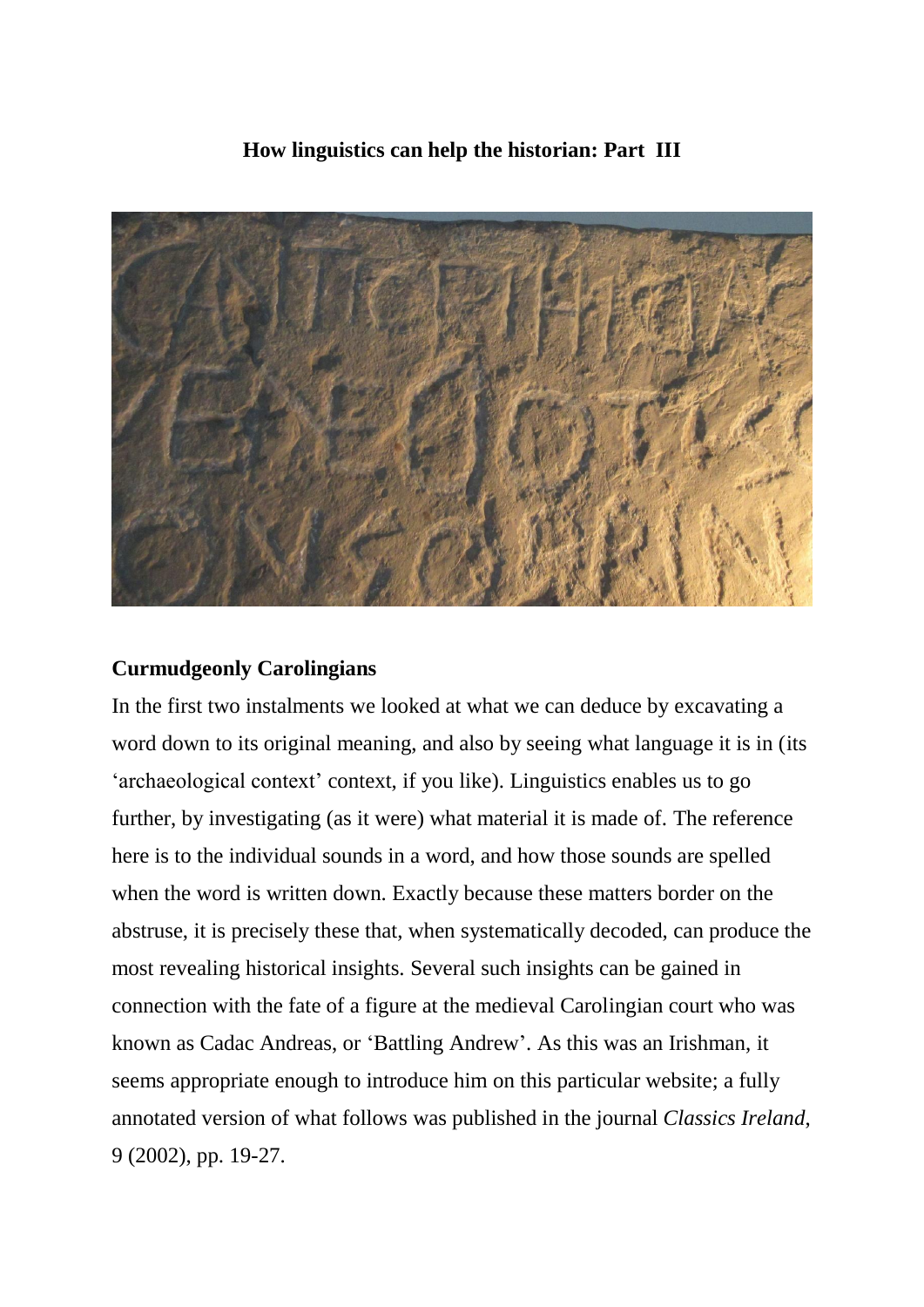This man Cadac Andreas came from Ireland to the royal court of Charlemagne probably sometime around the turn of the ninth century, and had the misfortune that his time there coincided with that of Theodulf of Orleans. Theodulf was a writer skilled in poetic forms and a learnèd theologian, and was the second most distinguished scholar at the court after Alcuin. One particular poem he wrote runs to 244 lines, beginning with praise of the emperor and his family and turning to pithy word-pictures of about a dozen of Theodulf's fellow courtiers, among whom was the Irishman in question. Against him, Theodulf mounts a clever satirical attack. Here are the relevant lines of his poem (readers who have not studied Latin need not worry, as an English rendering follows immediately):

*Hic poenasue dabit fugietue simillimus Austro, Utque sit hic aliud, nil nisi Scottus erit. Cui si litterulam, quae est ordine tertia, tollas — (Inque secunda suo nomine forte sedet: Quae sonat in 'caelo' prima, et quae in 'scando' secunda, Tertia in 'ascensu', quarta in 'amicitiis'; Quam satis offendit; pro qua te, littera salui, Utitur) — haud dubium quod sonat, hoc et erit!*

… a passage that has been translated along the following lines …

This man shall pay his penalty or flee like the south wind; however different he may try to be, he is nothing but a *Scottus*. If you take away therefrom the letter which is third in the alphabet — (and which happens to stand second in that, his designation (i.e. *Scottus*): the letter that in *caelo* sounds first, and which in *scando* comes second, third in *ascensu*, fourth in *amicitiis*; the letter that he stumbles upon often enough; in place of which he presses into service the letter standing for *saluus*) — then, without doubt, what he says he will also be!

Can we see what Theodulf is saying? If from the term *Scottus* (meaning a Gael, a speaker of Irish) we remove the letter *c*, then we get Battling Andrew's pronunciation of the word. Unfortunately for him, making this change in Latin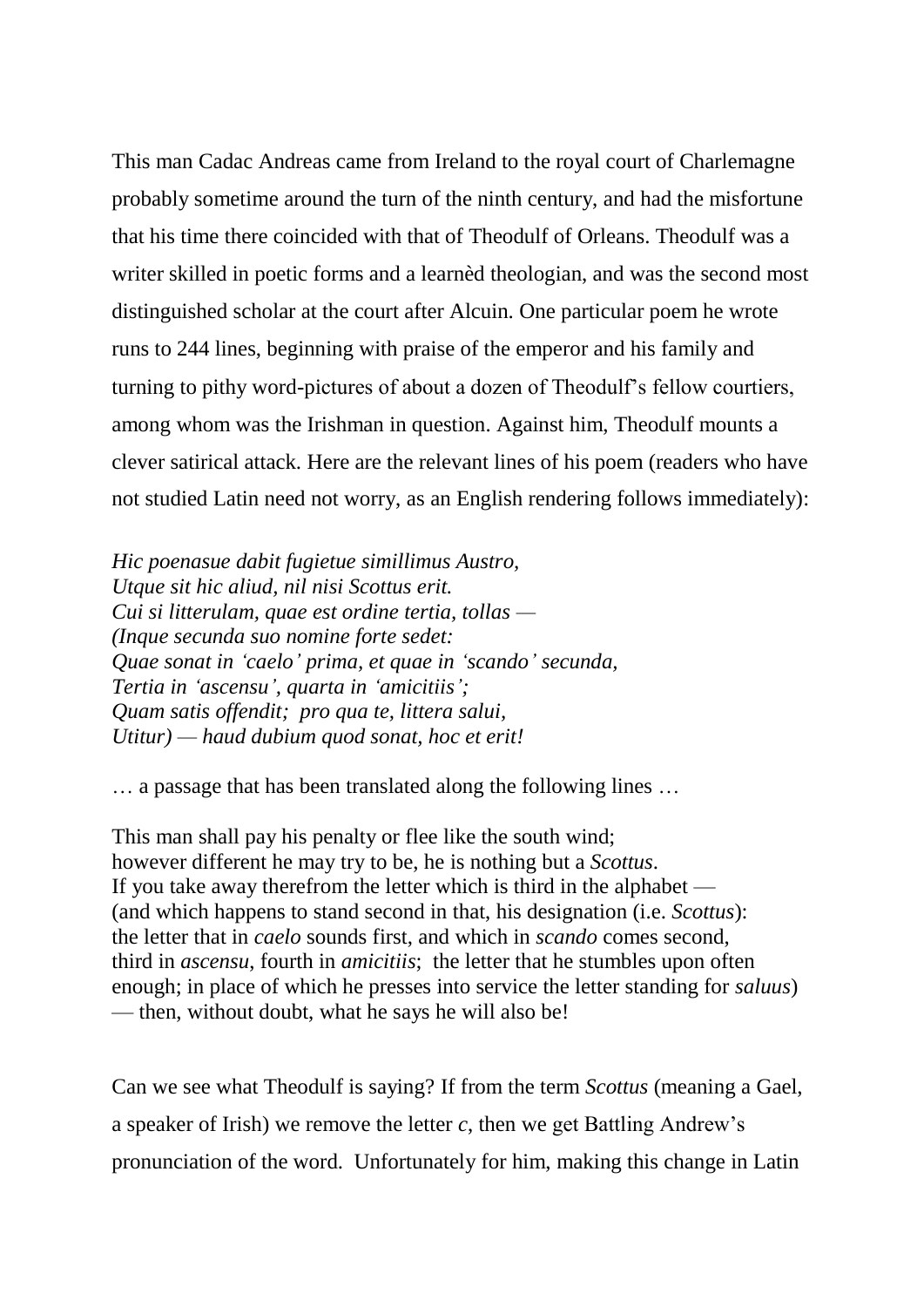had the same effect as taking the *c* out of 'Scot' in English — the man was a sot, and his pronunciation meant that he called himself one. But what general peculiarity of his speech led him to commit this particular embarrassing solecism?

If we analyse Theodulf's criticism carefully, we can see that Andrew's actual fault was not so much that he failed to pronounce the *c* in *Scottus*, but rather (and this comes to the same thing following an *s*, as in that word) that he sounded the *c* as if it were (another) *s* - in other words, as what we call 'soft *c*' when it occurs in English words like 'celestial' and 'ascent' (to use examples related to those given in the poem). Now, readers who do happen to have studied Classical Latin at some stage will know that, in that language, the letter *c* was always pronounced as a hard [k] sound — so at first sight one might think that Theodulf was mocking Andrew for not being aware of this. However, given his date and location we know that Theodulf would himself have pronounced a Latin *c* before front vowels (that is *ae*, *e*, *i*, *oe*, and *y*) in the non-Classical, soft fashion that resembles *s* (so this would have applied in the poem's words *caelo*, *ascensu* and *amicitiis*). No difference from Andrew there, then. But before the other, so-called back vowels (that is *a*, *o* and *u*), Theodulf's Latin *c* would have continued to have its Classical pronunciation, sounding — as in English before these vowels — just like a *k*. In the poem this would have applied to *scando* and, crucially, to *Scottus* itself. What Andrew is being mocked for is pronouncing *c* in a soft fashion in all environments, including these, and so saying [sando] and [sottus]. Why did he do that? Modern scholarship has tended to go astray on this question …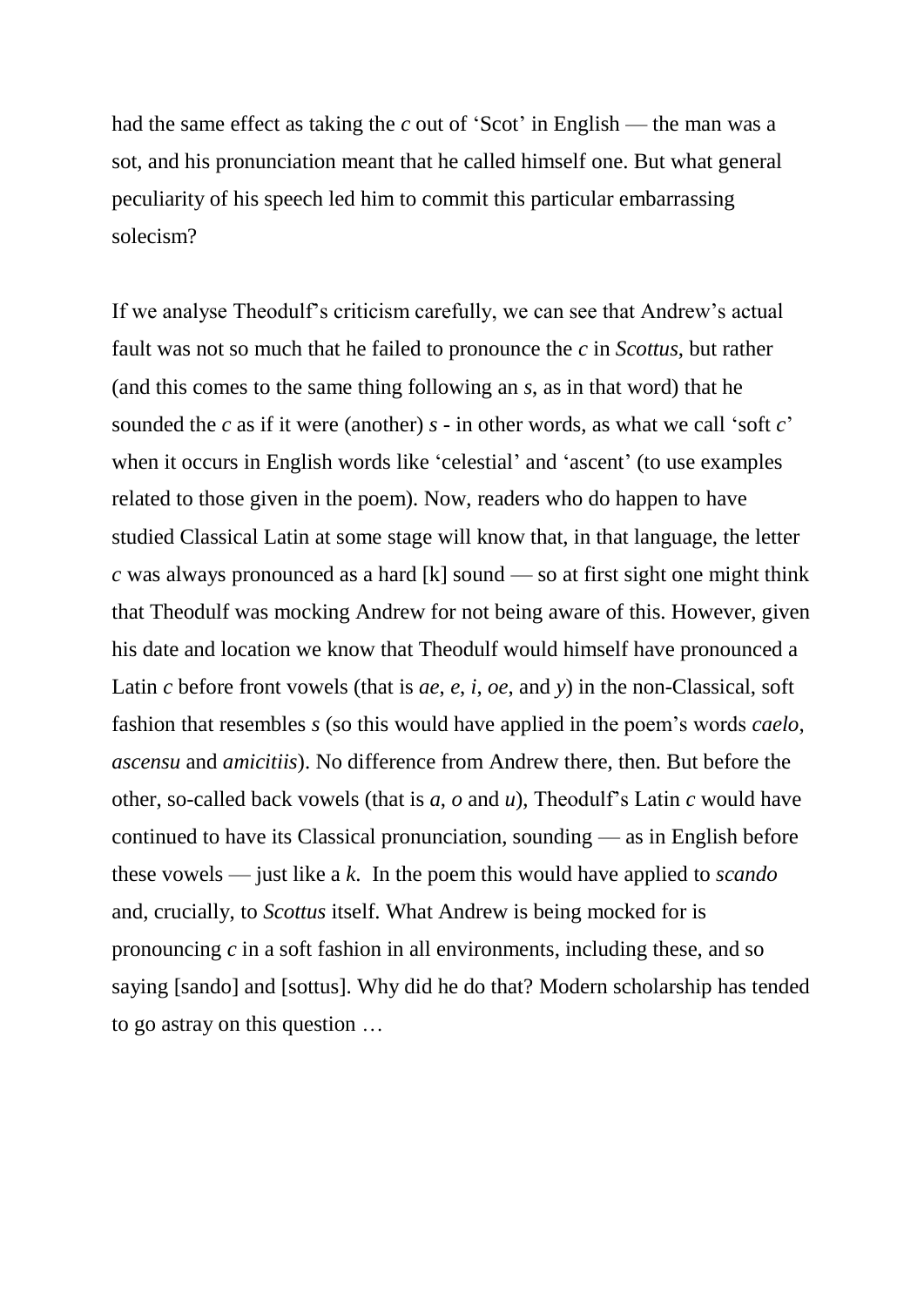**The West-Brit syndrome — twelve hundred years ago!**

trean le ruaman gaoitne, gur bhuail se buille tubaisteach sa gcloig orm. Thit mé i laige ón mbuille sin ach sul má cailleadh na céad fad orm chuala mé scread uaidh:

"Nommen tuum," ar seisean, "Jacovus O'Donnell est."

*Jacovus O'Donnell*? Bhí an dá fhocal seo ag gliogaireacht i i cheann nuair a tháinig mothú aríst ann. Fuair mé mé féin sínte a leataobh ar an urlár, mo bhríste, mo ghruaig agus mo phearsa uil maos ó na slaoda fola a bhí ag stealladh ón scoilteadh a bhí déan

… because the modern scholars responsible have tended to assume that Andrew's problem was something to do with his having had an Irish accent. But closer inspection shows that this cannot be right. First of all, within their own language the Irish were perfectly capable of managing a *k*-type pronunciation before back vowels. Plenty of Irish vernacular words that reach us from before Andrew's time show this, such as *cam* (meaning crooked), *cosc* (prevention), *scáth* (shade) and so on, all spoken as if spelled with a *k* (readers will be able to think of further examples for themselves). But also, then as now, the Irish even had the hard sound before front vowels: the *c* is pronounced like a *k* in venerable Irish words such as *ciall* (meaning sense) and *sciath* (shield), and always has been. Why should this not have applied to their Latin as well? At the time when Latin was first introduced into Ireland — that is, hundreds of years before the Carolingian period which we have in mind now — all of its occurrences of the letter *c*, no matter the position, had still enjoyed their original, Classical, hard pronunciation. As there was no subsequent softening of the corresponding sounds in the Gaelic vernacular of Ireland (unlike what happened before front vowels on the Continent, affecting the pronunciation of people like Theodulf), there is no reason to suspect that anything changed in